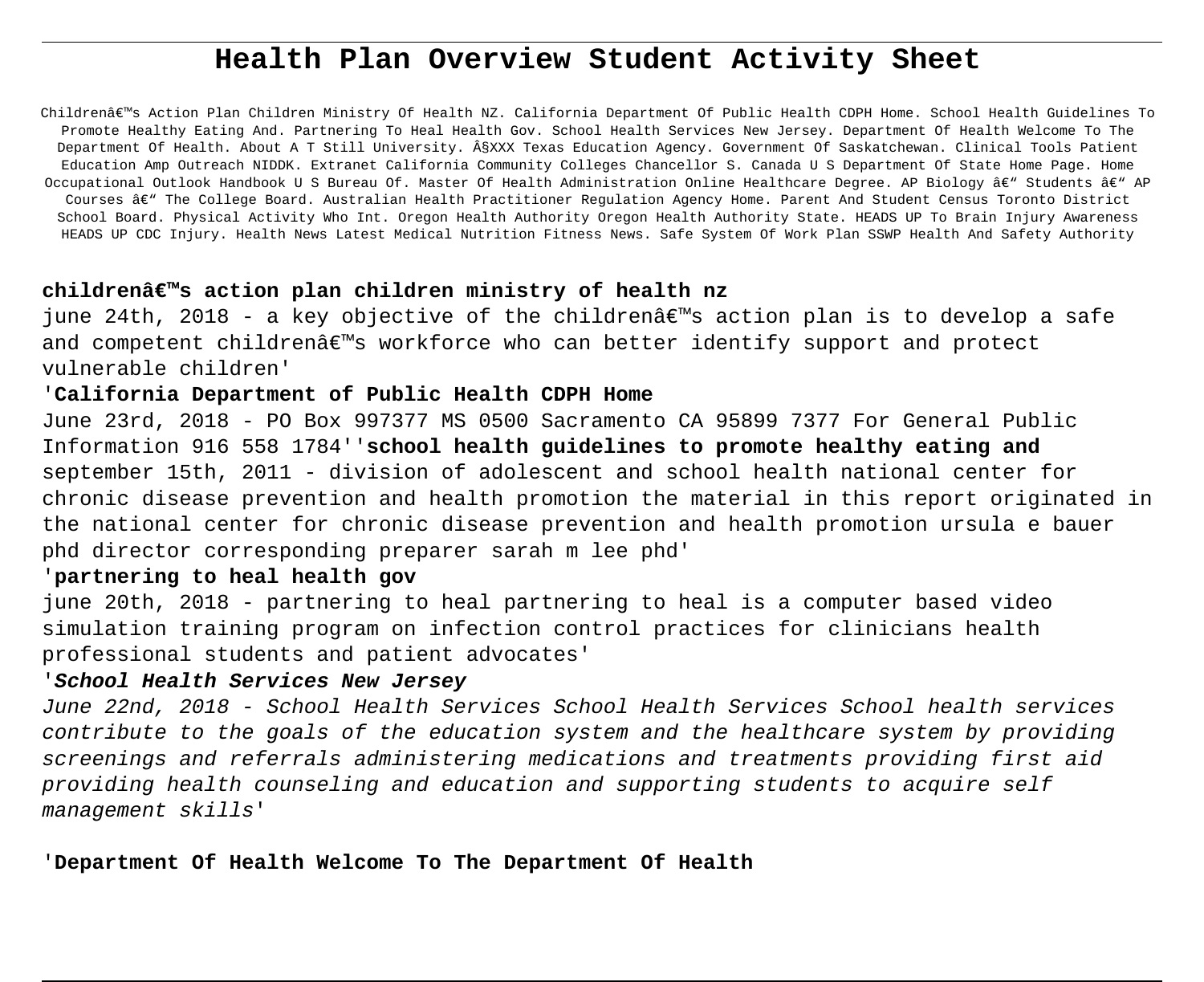June 23rd, 2018 - Leading And Shaping Australia S Health System And Sporting Outcomes Through Evidence Based Policy Well Targeted Programmes And Best Practice Regulation''**About A T Still University**

June 23rd, 2018 - A T Still University ATSU is the founding institution of osteopathic healthcare established in 1892 by Andrew Taylor Still As a leading health sciences university ATSU is comprised of two campuses Kirksville Mo and Mesa Ariz on more than 200 acres with six prestigious schools''**§xxx texas education agency**

**june 23rd, 2018 - statutory authority the provisions of this subchapter p issued under the texas education code §§7 102 c 4 28 002 28 00222 and 28 025 unless otherwise noted**''**Government of Saskatchewan**

June 24th, 2018 - Official website for the Government of Saskatchewan Resources for residents and businesses Find information on provincial programs and services jobs education health families First Nations immigration taxes legislation ministries and more''**CLINICAL TOOLS PATIENT EDUCATION AMP OUTREACH NIDDK**

**MARCH 3RD, 2012 - CONTACT US THE NATIONAL INSTITUTE OF DIABETES AND DIGESTIVE AND KIDNEY DISEASES HEALTH INFORMATION CENTER**'

# '**Extranet California Community Colleges Chancellor s**

June 22nd, 2018 - Student Equity Student Equity Planning is administered through the Student Success and Support SSSP unit at the Chancellor s Office SSSP staff are responsible for the implementation of the Board of Governor s Student Equity Policy and related regulations including assessing district plans and reporting recommendations to the Board of'

# '**Canada U S Department Of State Home Page**

**June 24th, 2018 - More Information About Canada Is Available On The Canada Page And From Other Department Of State Publications And Other Sources Listed At The End Of This Fact Sheet U S CANADA RELATIONS**'

#### '**Home Occupational Outlook Handbook U S Bureau of**

June 23rd, 2018 - Medical and Health Services Managers Medical and health services managers also called healthcare executives or healthcare administrators plan direct and coordinate medical and health services'

### '**master of health administration online healthcare degree**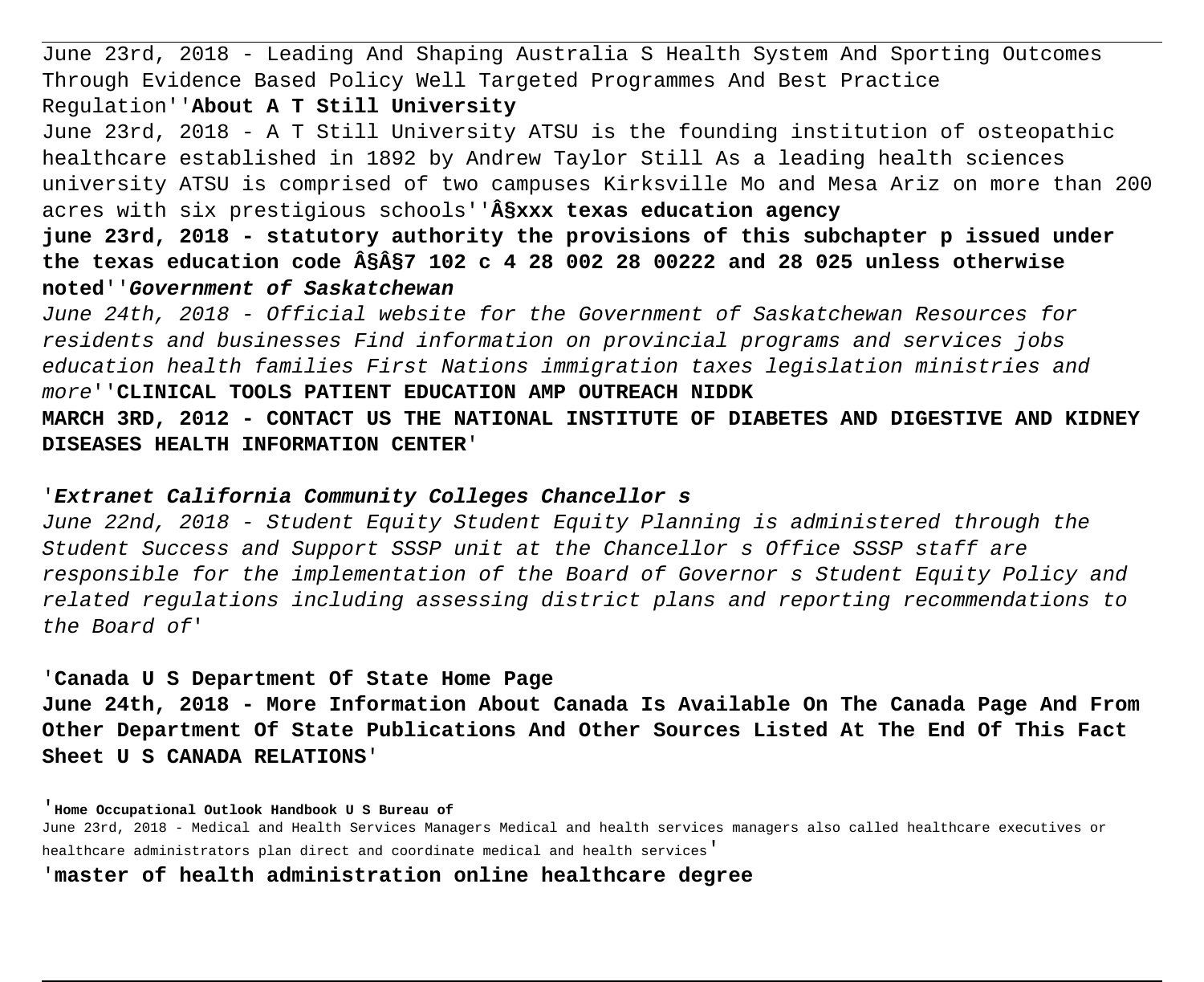june 24th, 2018 - master of health administration degree electives and capstone students in the master of health administration degree program complete 10 required courses including a capstone project and two elective courses chosen by the student from related courses offered by atsu's college of graduate health studies'

### 'AP Biology â€<sup>w</sup> Students â€<sup>w</sup> AP Courses â€<sup>w</sup> The College Board

June 24th, 2018 - What Makes This Course Interesting Learn To Think Like A Scientist And Become An Independent Investigator Through Student Directed Laboratory Investigations' '**Australian Health Practitioner Regulation Agency Home**

**June 24th, 2018 - AHPRA Regulating Australia s health practitioners in partnership with the National Boards**'

'**Parent and Student Census Toronto District School Board June 23rd, 2018 - Census Portraits The Census Portraits Understanding Our Students Backgrounds are a series of six page reports based on the latest Toronto District School Board's TDSB Student and Parent Census 2011 12**'

### '**Physical activity who int**

April 2nd, 2014 - Insufficient physical activity is a key risk factor for noncommunicable diseases NCDs such as cardiovascular diseases cancer and diabetes''**oregon health authority oregon health authority state**

june 23rd, 2018 - oregon health plan ohp members must update their information to make sure they still qualify for health coverage members are usually asked to renew their information once a year depending on their eligibility'

### '**heads up to brain injury awareness heads up cdc injury**

june 24th, 2018 - whether you are a parent coach school professional or health care provider this site will help you recognize respond to and minimize the risk of concussion or other serious brain injury''**HEALTH NEWS LATEST MEDICAL NUTRITION FITNESS NEWS** JUNE 24TH, 2018 - GET THE LATEST HEALTH NEWS DIET AMP FITNESS INFORMATION MEDICAL RESEARCH HEALTH CARE TRENDS AND HEALTH ISSUES THAT AFFECT YOU AND YOUR FAMILY ON ABCNEWS COM'

### '**Safe System Of Work Plan SSWP Health And Safety Authority**

June 23rd, 2018 - Safe System Of Work Plan Introduction The Safe System Of Work Plan SSWP Complements The Safety Statement Required Under The Safety Health And Welfare At Work Act